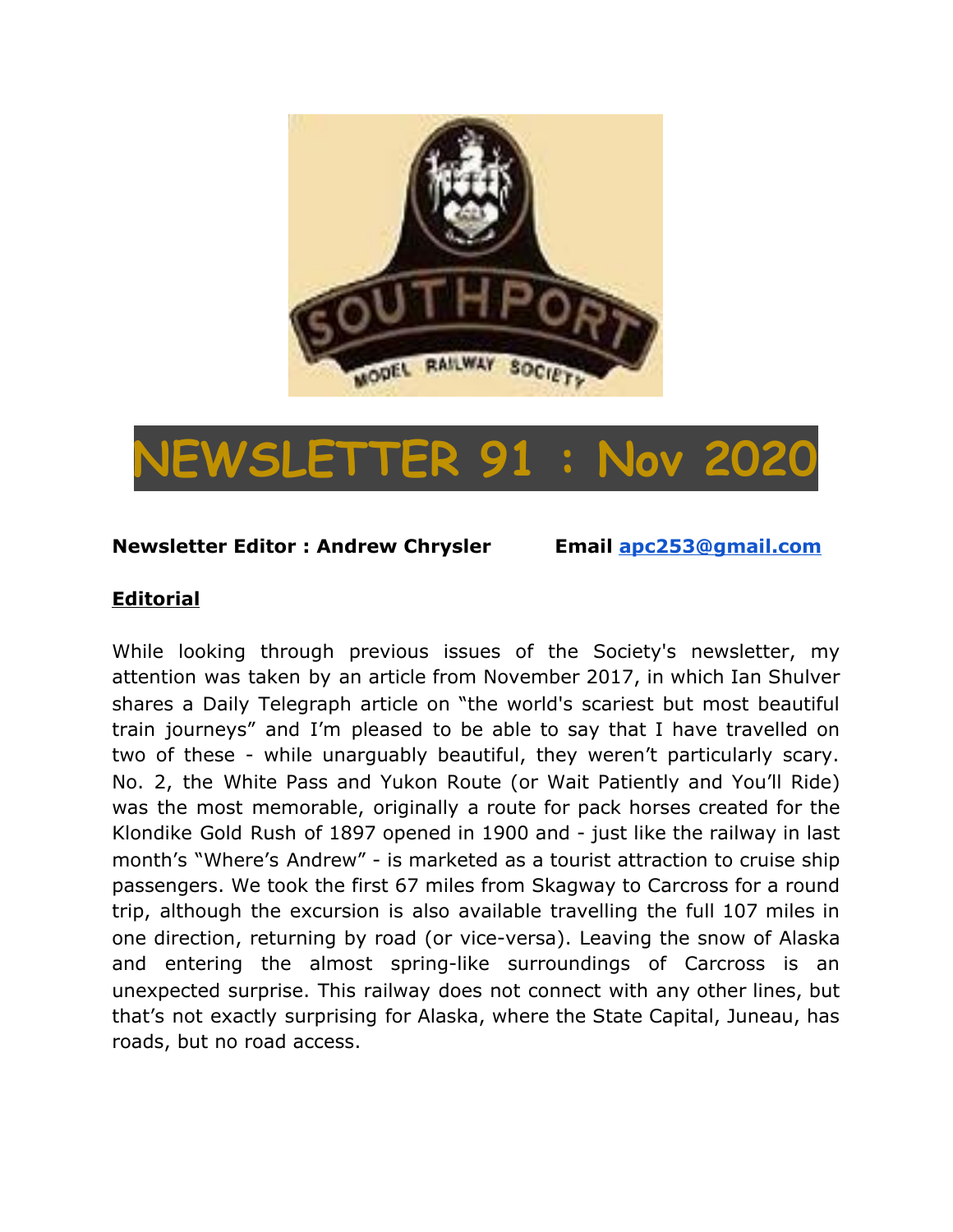No. 5, Norway's Flamsbana is used as a means of public transport connecting at Myrdal on the railway from Oslo to Bergen - as well as a tourist attraction, but is no less spectacular for that. There was a photo stop for the waterfalls but we were back on the train within only a couple of minutes, helped by the rather cold wind. There is a museum (free to enter) alongside the station at Flaam and souvenirs are available from the shop although a second mortgage is advisable, as it is for any shopping or eating out in Norway.

# **Events Diary.**

There is a weekly "zoom" meeting. The link for this meeting is sent by email each week. Please be certain to use the current link, old ones will not work.

# **Chairman's Notes.**

Well, another month has gone and it feels as though we are back to square one with regard to returning to normal life. The weather has not helped either with copious amounts of rain. Talking of which, it has obviously found some defective areas in the roof of the new shed. Fortunately water does not appear to be getting into the shed, but the wooden roof is very wet and soggy in place. A small group of us (the shed subcommittee) has been looking at various options. We have received a quote for reroofing but this was what one might call extortionate. A replacement shed (plastic or metal) was also rejected for the moment (available sizes not ideal), so as a temporary measure we will throw a tarpaulin over the roof and reassess thing in the spring when hopefully the weather is better. Tony, Frank and Jim have kindly offered to cover the roof with the tarpaulin and secure it.

On HS16.5, I have wired up the point motors on the inner track back to the control panel and these seem to be working satisfactorily now. The outer track ones are still to be completed but it is nearly there. One of these point motors is sticking so will either need adjusting or replacing. I am hoping to purchase some track for my own planned layout shortly and will at the same time add to the order a couple of boxes of 9mm flexitrack so that when Covid restrictions allow we can commence laying HS9.

As you will be aware, we unfortunately will not be having our autumn exhibition this year. However we do hope to have a virtual one ready in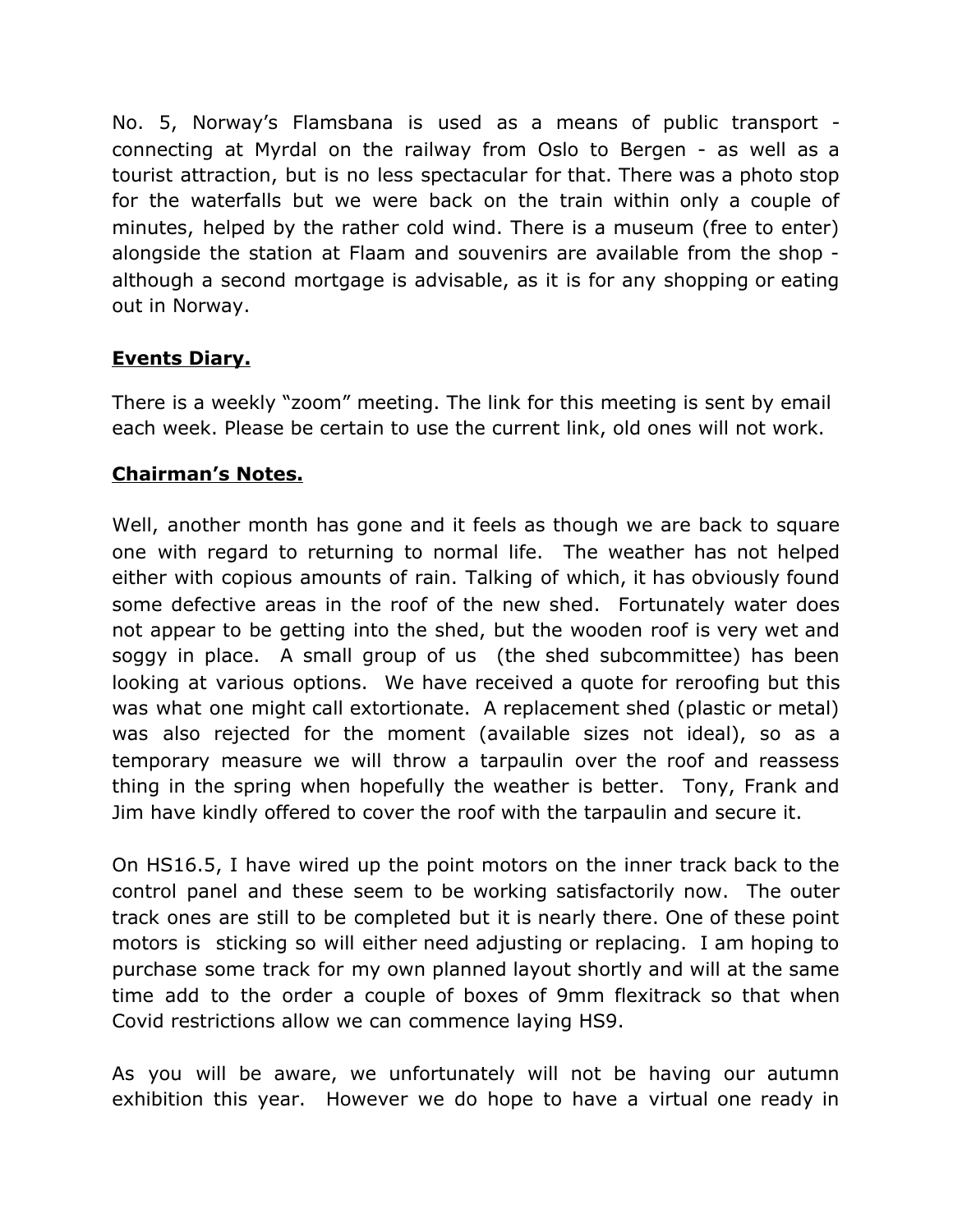time for Christmas. I understand that Barry is a whizz with "moviemaker" and has offered to put a series of videos of our layouts. We will therefore be looking for video clips of your own layout and/or modelling projects. But more details later. I think that is all for now, the managing director has indicated that since it is a beautiful sunny day we should go out for a walk on the sand dunes.

Ian Shulver

#### **Secretary's Notes.**

Well I for one am always relieved when Autumn stops pretending it is Summer and reminds us of the Winter to come; however this afternoon was quite pleasant, allowing us to sit sheltered from the wind in our summerhouse and read the Weekend Newspapers.

Having been quite snooty over the years about our hobby, Sunday's Observer **carried** carried an article [\(https://www.theguardian.com/lifeandstyle/2020/oct/25/we-are-railing-brita](https://www.theguardian.com/lifeandstyle/2020/oct/25/we-are-railing-britain-embraces-the-joys-of-the-humble-train-set) [in-embraces-the-joys-of-the-humble-train-set\)](https://www.theguardian.com/lifeandstyle/2020/oct/25/we-are-railing-britain-embraces-the-joys-of-the-humble-train-set) revealing how much our hobby has expanded in recent months over the lockdown. According to Richard Davies, Managing Director of that well known den of iniquity, Hattons, sales are at least 50% up, and Peco have had to recruit more staff with Steve Haynes, their sales and export manager commenting that sales have been 'relentless'. It seems that since it has been revealed that our hobby has attracted celebrities like Rod Stewart and Jools Holland, we have suddenly become respectable if not quite mainstream. Maybe the TV programmes have helped. As a hobby it really isn't any more geeky than computer games.

This week I was on the receiving end of a blast from the past, as I was contacted by Nick Sandys who used to run Collectors Alley in Wesley Street, where he employed our late member, Keith Gregory. Nick reflected affectionately about Keith and I was able to tell him about how we carried out his last request just over two years ago by scattering his ashes in the Brynglas Memorial Garden on the Talyllyn Railway where Keith had been a very early volunteer. Keith had (prior to his migration north) been a member of the Twickenham club and on one occasion, perhaps 25 years ago, he led us on an expedition to visit their exhibition. It always intrigues me as a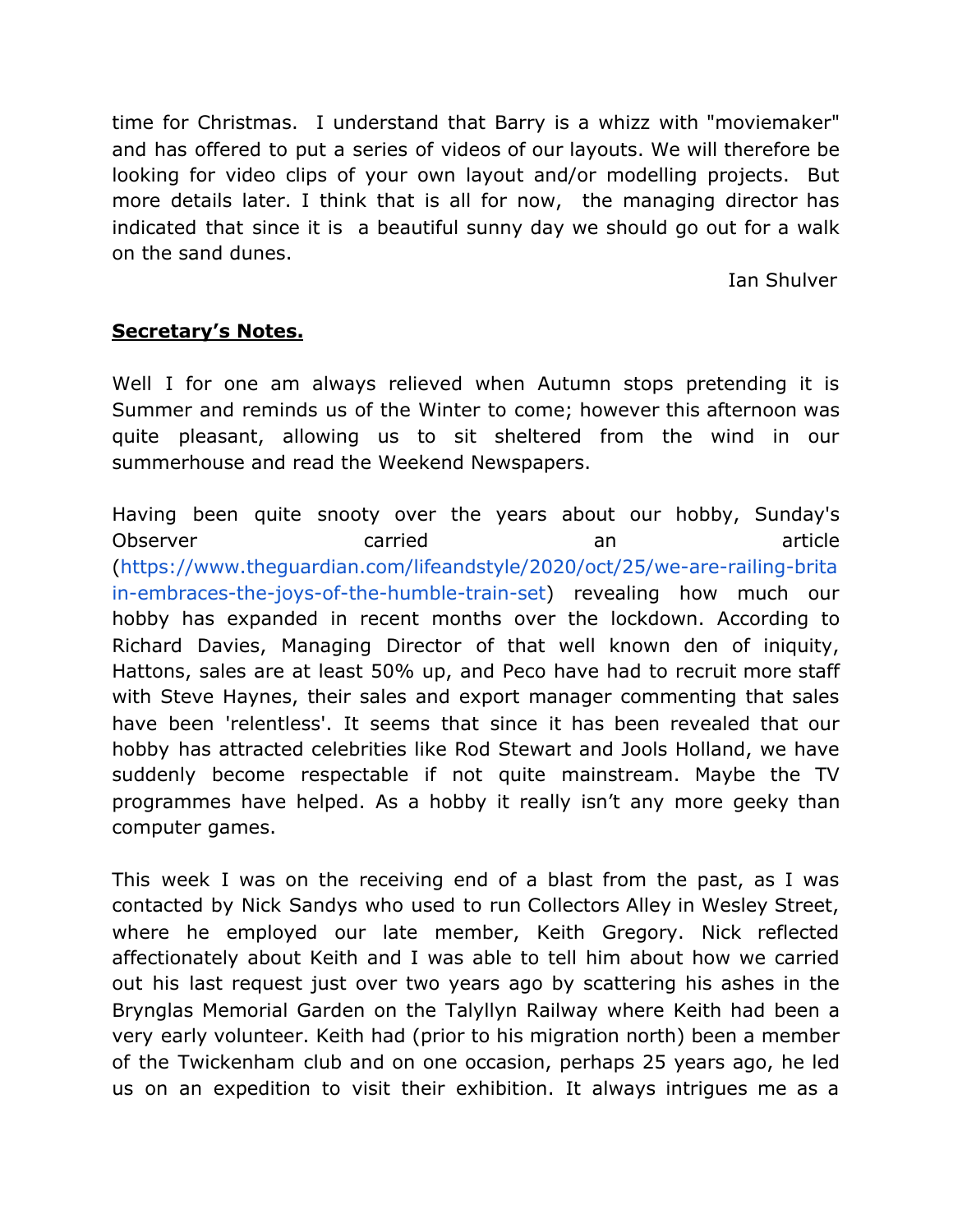true-born "sandgrounder" 3 of whose 4 children have migrated away, just how many of our members come from "Daarn Saarth" and have migrated north for various reasons. Maybe it is something to do with the air - or the model railways!

Anyway, Nick has a request as he is looking for help checking a very large Model Railway collection which has come into his hands. He tells me that he will be happy to pay 'very well' for any members' time and would be happy for them to take the items away to assess- I suspect that Nick will be undertaking the valuation as he is a regular dealer, but if you are interested, please feel free to contact him on mintinboxuk@aol.com. The collection is from the estate of the late John RImmer, whom most of you will be familiar with. John was also of course a member for a number of years, and for those who have many times heard his diatribes on the NRM, Flying Scumbag (as he called it) and Union of South Africa, it will be interesting to see if these two locos feature in his collection. Surprisingly I understand that John left his estate to the NRM, which is presumably how Nick came to acquire it.

I am still attending the club, mostly on my own to play trains on HS 16.5 on Tuesday late afternoon or evening. Last week, Colin joined me for part of the time and I reckon we should be safe if we wear masks and each keep to one room, and wash hands etc. Conforming to the lockdown rules is very important but too much isolation will send us insane! If you are going to the club, please indicate so by posting on our Whatsapp or text or call either myself or ian - this is also important for safety reasons if you are being there on your own.

Jim Ford

# **Where's Andrew?**

Just one correct answer last month - Ian Shulver - who mentioned that the St Kitts Scenic Railway was the subject of an article in the May 2018 newsletter!

For this month, we are closer to home (as indeed we all are at present!). This photograph was taken on our visit last year, but we have visited this narrow gauge railway several times. It was originally laid around a holiday camp before relocating a couple of miles to its current coastal location.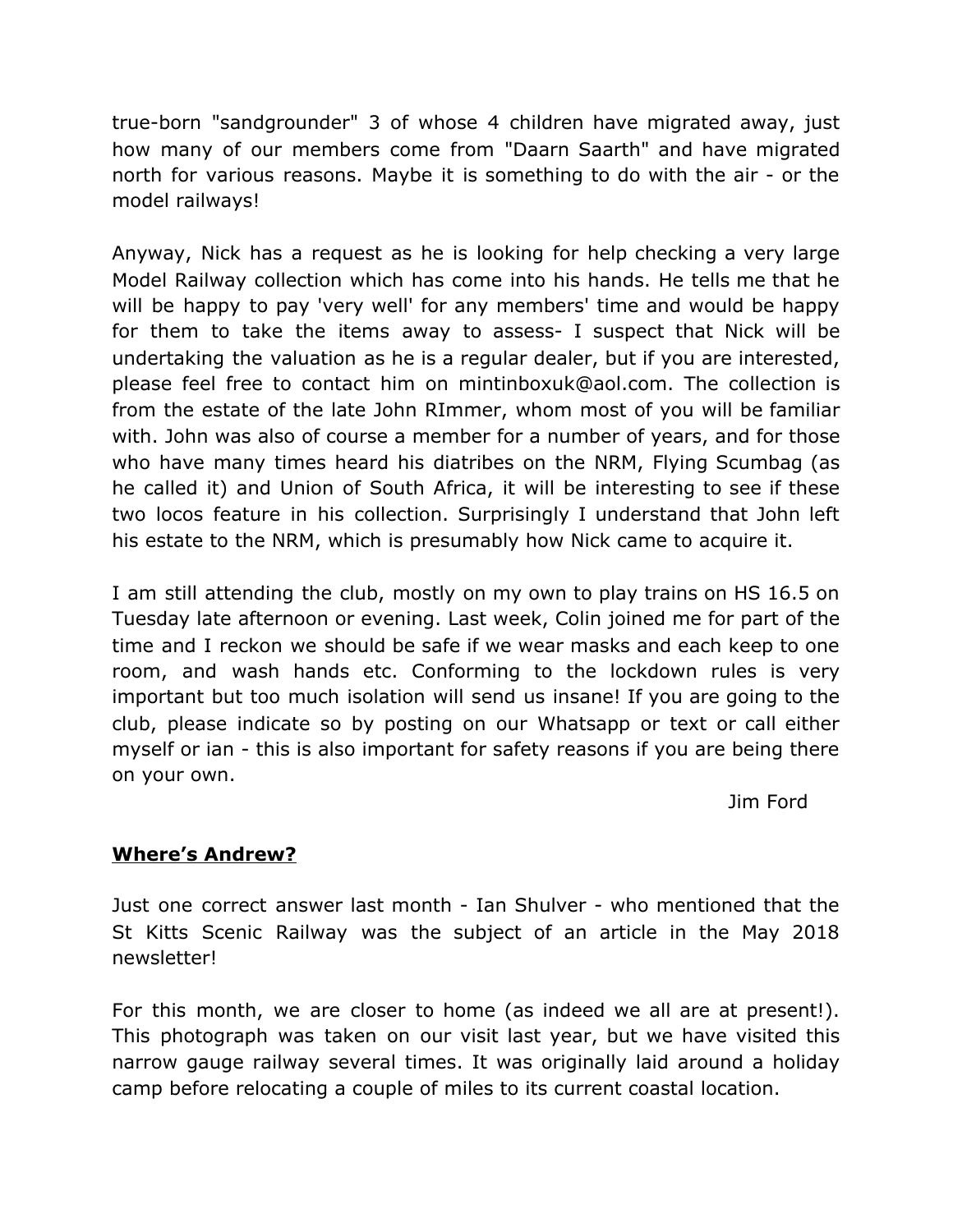

**Stairway to.........Canalside Halt? Frank Parkinson** 

Two bonus questions this month… what was the nickname of the branch line train that carried holidaymakers to this seaside location - and what was the name of the holiday camp where the line was originally established? Any answers to: [apc253@gmail.com](mailto:apc253@gmail.com)



This is another project commissioned during lockdown and was already underway when Barry announced 'Today we have been mostly doing skirting boards', when Andrew our esteemed Editor announced 'Today I've been mostly been working with caravan hook-ups......and repairing underground power cables', each with accompanying photos on the Whatsapp group and when I announced 'Today I've been mostly doing staircases' as shown in the first picture.

The individual steps were cut from a sheet of 12mm MDF, this represents a scale 9"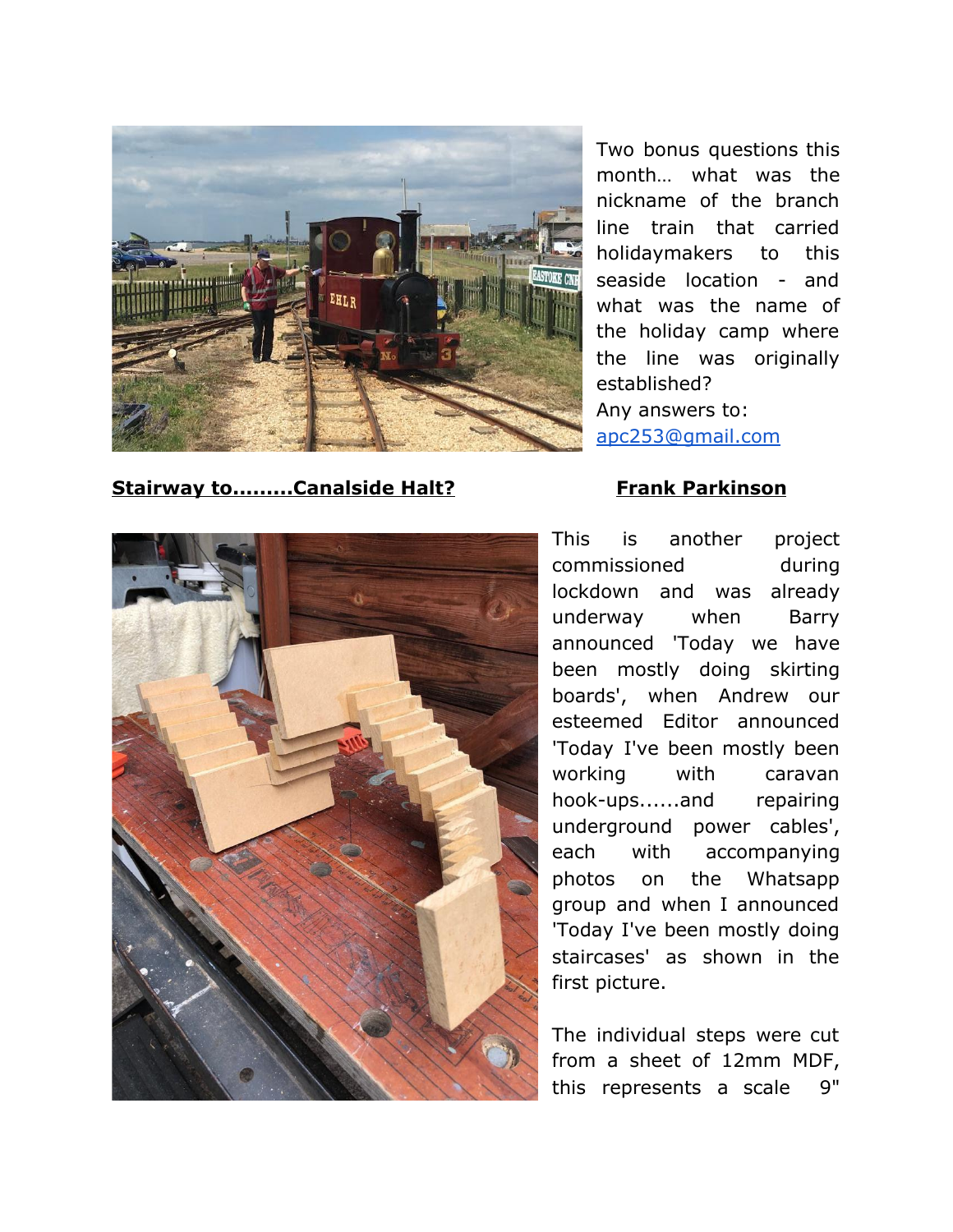riser, each step being overlapped to the next, clamped and glued as the flight grew. The finished staircase in the second picture was then coated with sanding sealer, MDF being very paint absorbent, followed by a couple of coats of Halfords rattle can grey primer for a suitably greyish stone/concrete type finish. The panel fencing above the parapet walls are once again more coffee stirrers. Stepping back from the structure, the large blank wall was a blank canvas crying out for detail. Step up one Rob Guinness 16mm MAWLAG co-ordinator who remarked that it could house an under-stair storage area. Once again out came the coffee stirrers - job done. I also had a few enamel style posters obtained from some show or another and decided upon the Daddies one for that little extra detail.



Finally, after waiting some four years since the halt was built, passengers alighting there no longer need to negotiate the rough terrain in order to reach street level. It seems the sleepy Moss Park Light Railway Co are awakening to their passenger's needs.

# **What can I use a spare sheet of plywood for? - Filleigh – part 1 Ian Shulver**

During the summer months I had decided to make a start in clearing out my garage. As is usual, garages seem to accumulate a vast array of items which at the time was considered to be of potential use one day in the future. One, or rather two, of the items unearthed were sheets of plywood, each about 48" x 32" in old money, and wondered whether they might be suitable for turning into a railway baseboard. I do have a couple of small layouts at home, Watlington in N gauge and Aston Rowant in 2mm finescale (but as yet unfinished). However, both these layouts are effectively shunting layouts and with the current state of my eyes not ideal. But what could I build?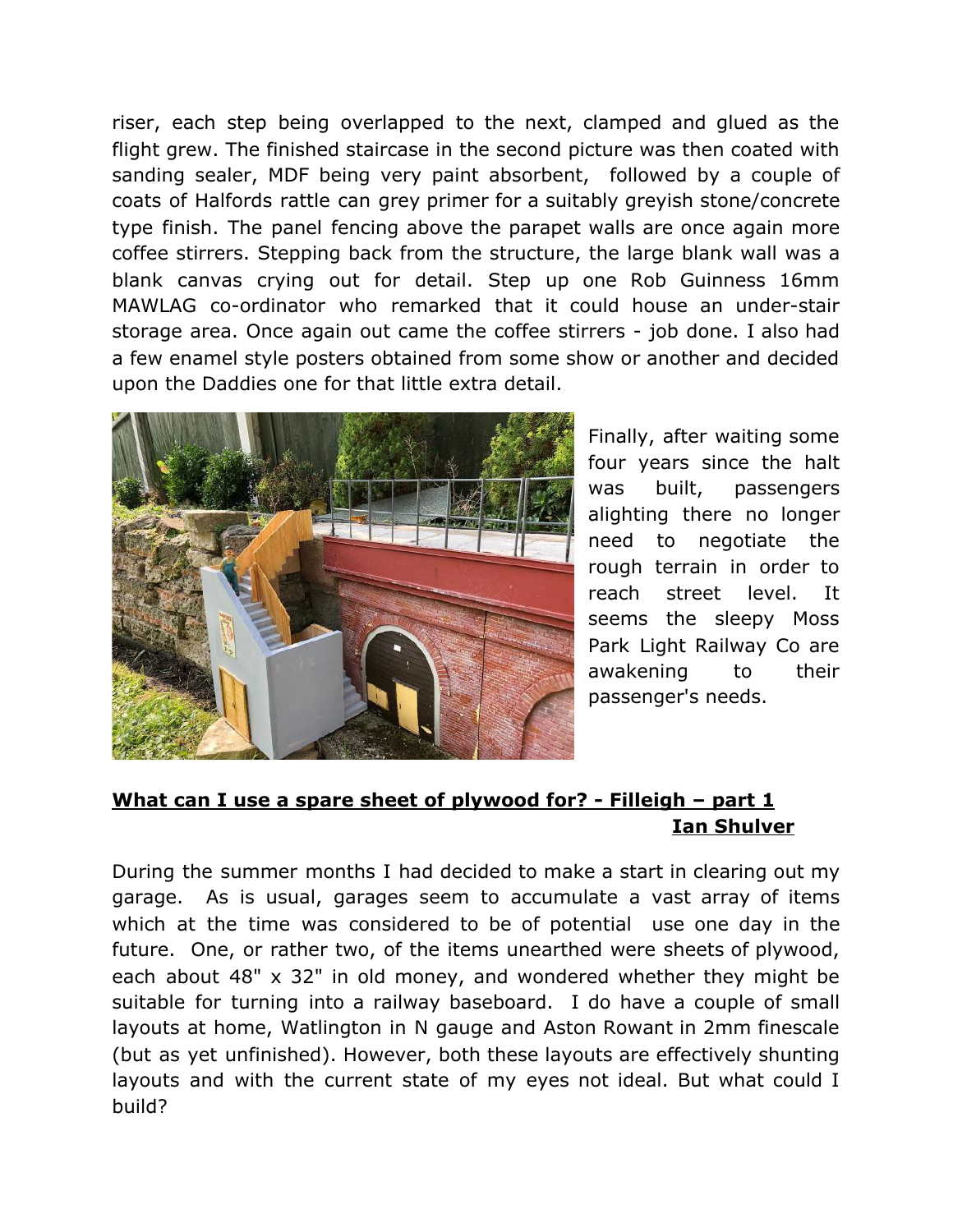

Although I much prefer building a layout based on a real location, with the size of the plywood to hand, some significant compromises would be required. Many years ago, I was heavily involved in constructing an N gauge layout based on Dulverton on the Somerset & Devon Railway midway between Taunton and Barnstaple. I

really thought I would like to revisit this station since it seemed to be ideal for what I wanted - a variety of through traffic (GW, LMS and Southern) as well as a modest goods yard, to operate when I hope my eyesight has improved, and also a branch line terminus. I also had a vast amount of information about the station, and the line in general. However, looking at the track plans, it appeared that realistically the layout would need to be at least 10ft in length to do it justice. Whilst not entirely rejecting the idea it was back to the drawing board and looking at other stations along the line, particularly if it was possible to accommodate one on a single 4ft board.



I was happy to make some compromise, for instance in the platform length, length and number of sidings (the bonus being a cost saving in the

amount of rolling stock needed), and curvatures of the line. However, the basic layout of the station, passing loops and goods facility had to be retained. In effect, to fit things onto the plywood sheet I had available meant that the station would need to be on a curve with the station building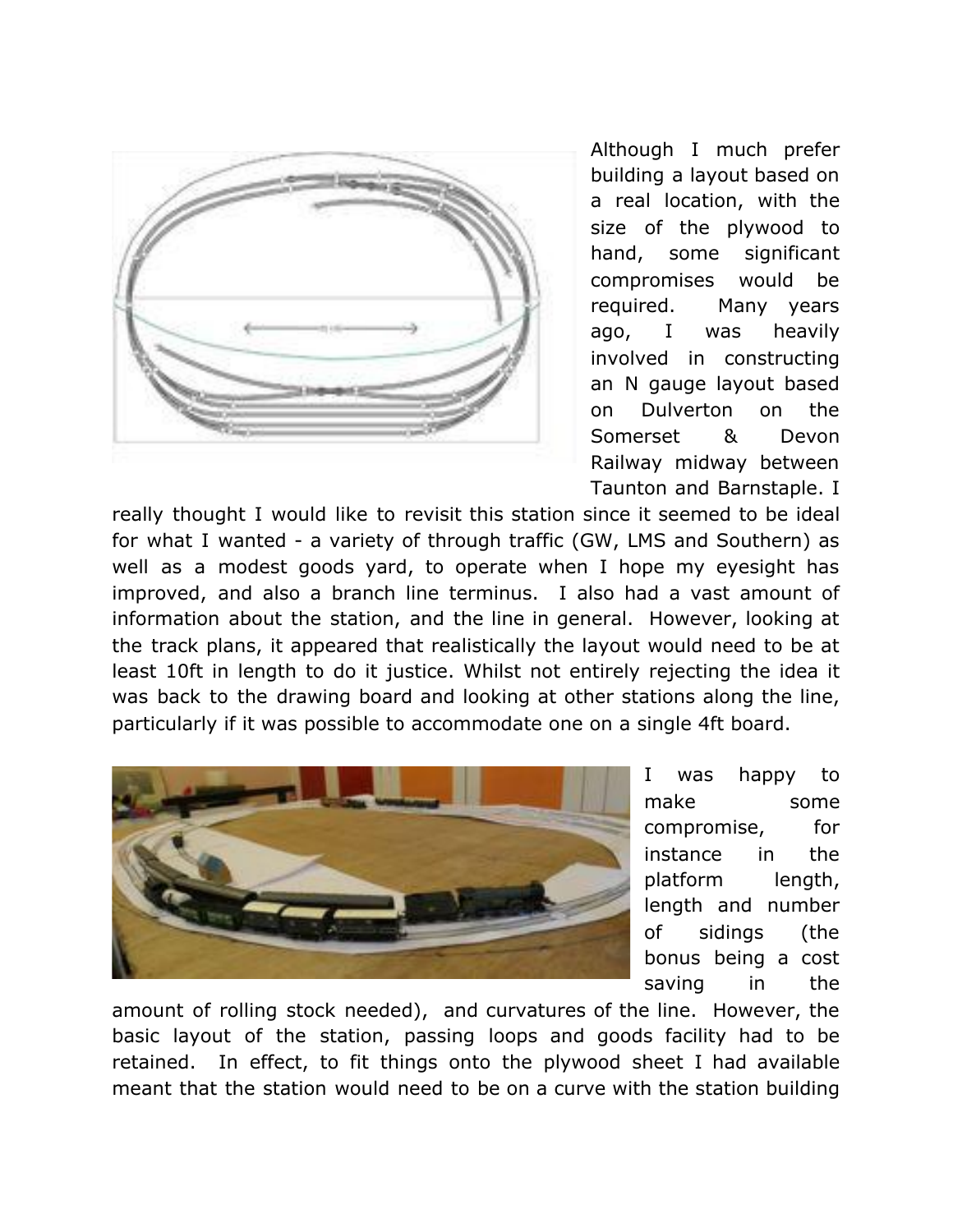and goods yard on the inside of that curve. The first station that seemed to fit my requirements was East Anstey, apart from the station being on the outside of the curve. Moving along the line I came to Filleigh. This seemed to have everything going for it including a road bridge at the eastern end which could act as a scenic break. It looked as though I could accommodate a four-coach train plus a mogul engine, but I did need to investigate whether it was viable with track and points that were available.

It was only recently that I became aware (September Modeller) that PECO made curved points, set-track, with an outside radius of 1ft, which made squeezing in an acceptable fiddle-yard and goods yard more feasible. To check that I could achieve what I wanted could be done, I used AnyRail to draw out the track plan. Luckily, there had been a recent update to the programme that included the set-track curved points. After some tweaking to get smooth curves and maximise the length of the passing loops, I arrived at a plan which looked doable. My next task was printing the plan out at full size and offering it up to the plywood sheets for a basic check on clearance etc. Locos, coaches, and wagons were placed on this for a check on the visual effect. The final pre planning task was to make a small visualisation model of the model (at a scale of 1:5) to see how buildings and scenery might fit together with the railway.



I have to say that I was pleased with the overall plan, although the station and goods yard looked a little cramped. Before doing any serious joinery, I will mull over whether it would be better to increase the overall length of the layout by about 300mm to address this issue. However that would involve the purchase of another couple of sheets of plywood. The fiddle yard was acceptable - effectively two roads each for the up and down trains, and two for short trains that could go in either direction (for a DMU, Bubblecar or Autotrain).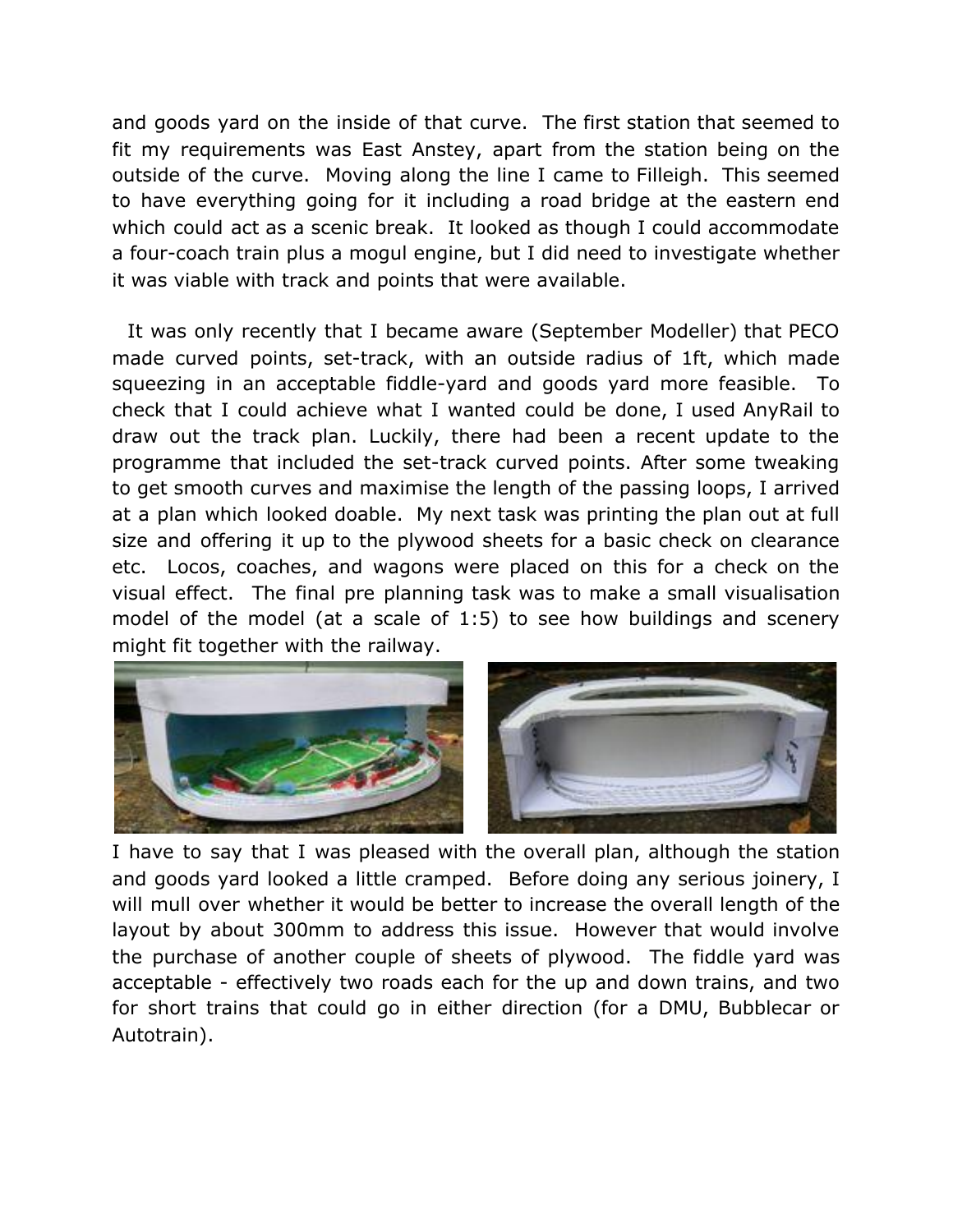Next will be the preparation of the baseboard for accepting the track and then ordering the track. Once the track is in place it will be time for part 2, but that might, as the saying goes, be "some time" since the track seems to be in short supply at the moment. But in the meantime, a start might be made on constructing the station, goods shed, signal box etc.

#### **10 years on – All My Yesterdays in October 2010 Tony Kuivala**

October set off with a running start on the first day as I drove over to Great Central Railway at Loughborough. Duke of Gloucester had concluded summer holidays in the West Country by double heading with 6024 King Edward 1 to Plymouth and return to Bristol. I had missed this event as it coincided with SMRS's 37th Annual Model Railway Exhibition using for the third year Birkdale High School. This meant I missed a pleasant trip to Plymouth and the somewhat harder tasks of preparing 71000 for it's road trip to Loughborough and then unloading and Gauge Testing trials.



The Plan was that Duke would be available for Great Central's use throughout October. Their "Cromwell Pullman" Dining train was making its debut in revenue service. It is worth mentioning that Cromwell are the Engineering Company based in Leicester not

The Lord Protector of England. It was also their 40<sup>th</sup> Anniversary. As part of the celebrations they sponsored the full five carriage Pullman Dining rake and paid for Duke of Gloucester's road trip to Loughborough for hauling the Diners which ran three times each week for the month of October.

I arrived in good time on Friday  $01<sup>st</sup>$  to establish a claim to a trip. Somewhat to my embarrassment I was politely instructed that I was to be part of the official on board guest group in the absence of two of our hierarchy and had been nominated by my Support Crew colleagues. The evening flew by. Company was excellent, the food was superb, the wine flowed freely, I was not paying and our Support Coach accommodation was 100m from where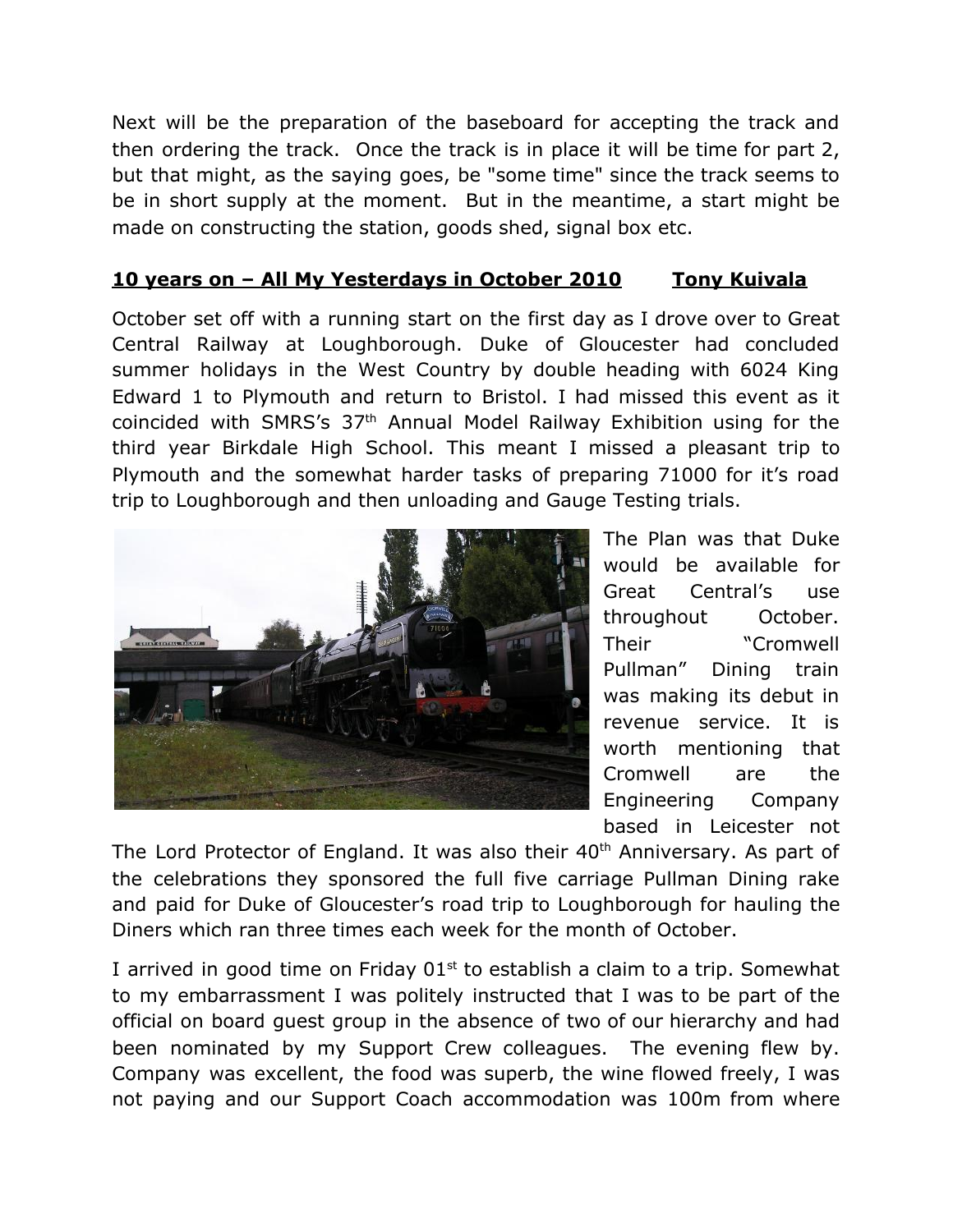we stabled the locomotive. Fortunately our diagram for Saturday was one



return trip for afternoon teas so not an early start. I did the decent thing and let my colleagues be guests on the train. On our return Hierarchy had arrived. We nodded knowingly when they wanted to take the Sunday Lunch train. As soon as that returned they disappeared off. We ran during the day on Wednesday, then evening dinner and the same again on Friday. The timings were quite neat for returning to Shed to take water in late afternoon as I was able to hop off footplate as I passed where my car was parked to drive back to Southport. Peter Mills' 40<sup>th</sup> was the following day at Scarisbrick Bowling Club. I dare not miss that.

The call of the wild rails was irresistible as I returned to Loughborough on the Monday for another interesting week. Wednesday was a repeat of the previous one. Thursday was a professionally organised Photo Shoot day based around North Eastern Railway J72 69023 which has just re-entered service after 10yearly overhaul and Gresley's K4 61994 "The Great Marquess". As Duke was not in steam (something to do with the £950 per day steaming fee) we played our part in stationary posture as head of London bound express in BR days on the main Up platform. This allowed me



to take images during the morning as 69023 and 61994 moved around. The afternoon session involved freight workings with 61994 about two miles outside station limits. There are no images as I was invited onto footplate to help relieve the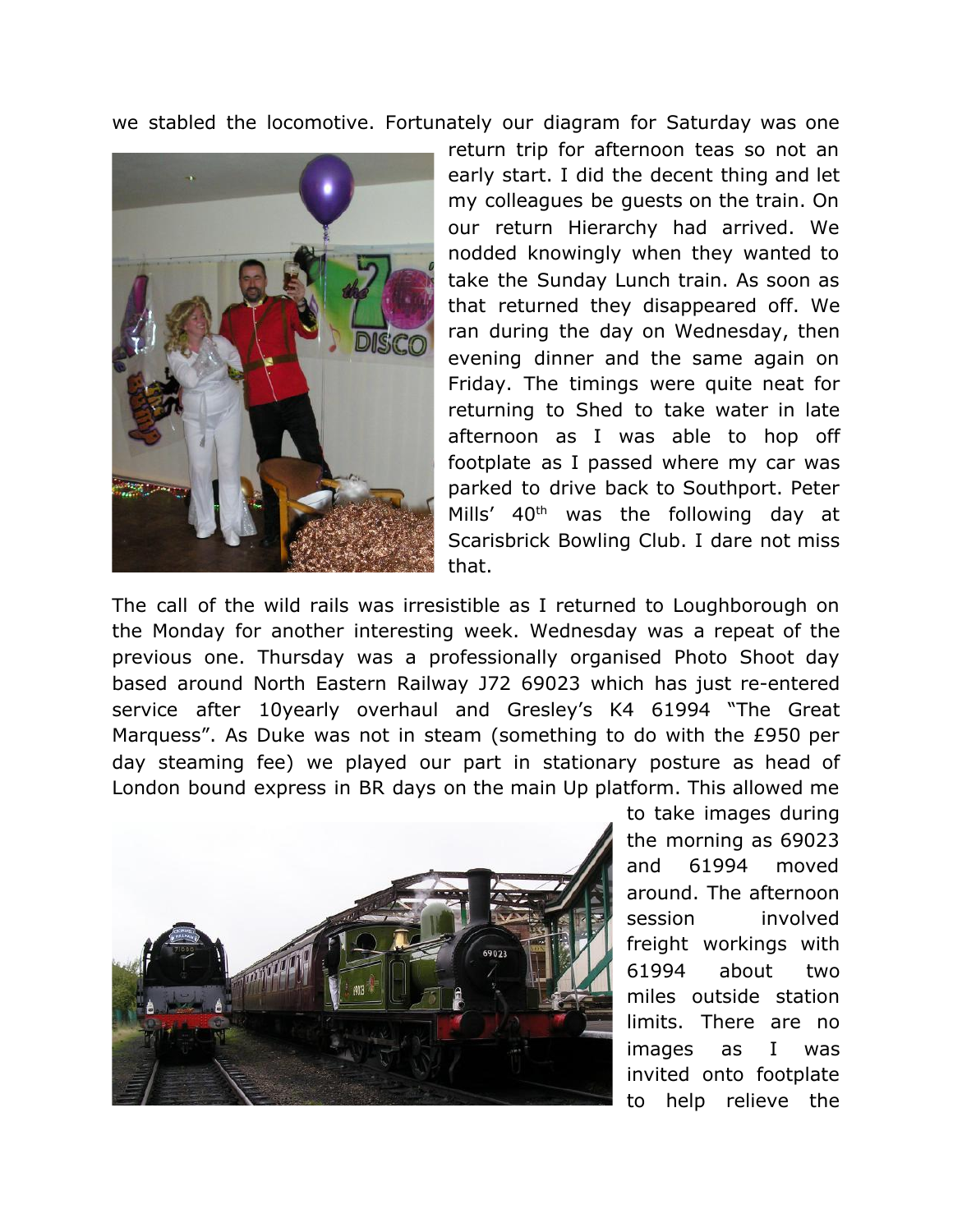

boredom and monotony (not my words..........) during stop start make smoke reverse stop start make steam, do it again as sun clouded across, repeat as we are changing our positions etc all to please the paying photographers. If I recall correctly the upwards of 30 paid £75 each including a sandwich lunch. I do not like firing

North Eastern locos as the "letter box" firing hole is quite awkward. On a photoshoot it is much simpler as you make up fire before moving off.

Duke ran in service on Friday, on Saturday and Sunday it was part Driver Experiences as well as Cromwell Pullmans. I took a day off on the Sunday. It was a glorious day. Then I committed a grievous sin. Duke was the only loco in steam. I accepted an invitation for a diesel ride. May I offer contrition and seek humble forgiveness please? There were two available. Brush Type 2 -



5830 – in strange brown livery. English Electric Type 1 – 8098 – was in green livery and with part yellow nose. I chose the latter as it was built at Vulcan Foundry in Newton le Willows. The ride was superb. I was even allowed to drive (under supervision). There are two seats in the cab. Each swivels through 180 degrees. In each position there is a full dashboard in front of you. I was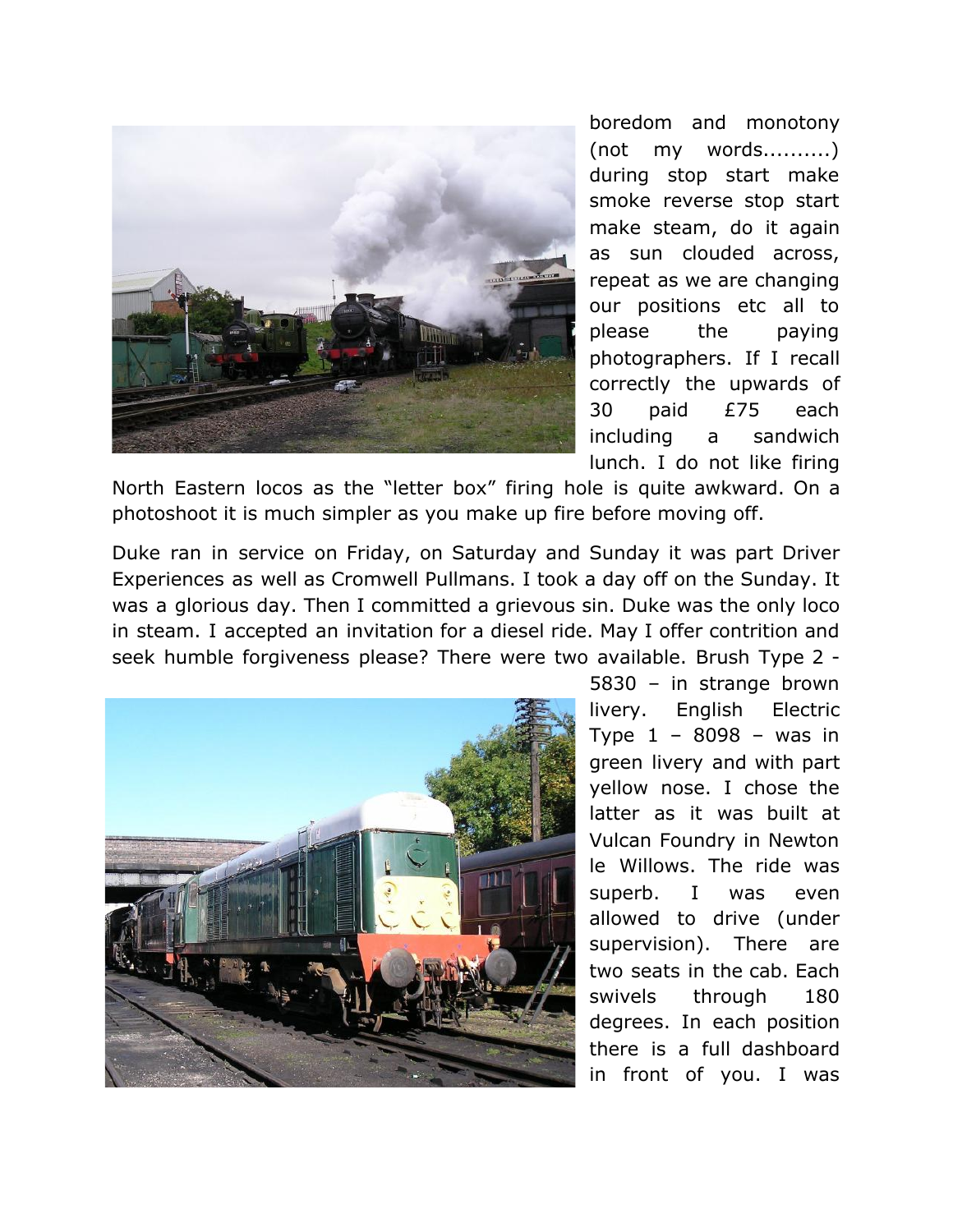impressed with the interior design. Rest of it is pretty good too.

I had learned at East Lancs that it is Custom and Practice on Diners to feed the locomotive crew mid way through evening. Maybe not the full three courses but certainly the main course would be delivered to everyone on footplate. When my Duke colleagues learned this there was no shortage of willing crew for what would be quite a late night turn. Alcohol is not permitted around locomotives. Usually after we completed stabling the stock our Guard would reach into his bag and hand us two bottles of wine with compliments of the Catering Manager.



I returned home later in the week for the East Lancashire Railway Gala on  $23<sup>rd</sup>$  and  $24<sup>th</sup>$ . The star attraction was Tornado supported by a Caprotti fitted BR Standard Class 5 number 73129 which was shedded at Patricroft on the west side of Manchester from 1958 to withdrawal in November 1967. I opted to act as Shed Foreman on both days rather than take a footplate turn. Not only were they easier days but both Support Crews offered me rides which freed up roster spots for colleagues who would not otherwise not have had the opportunity.